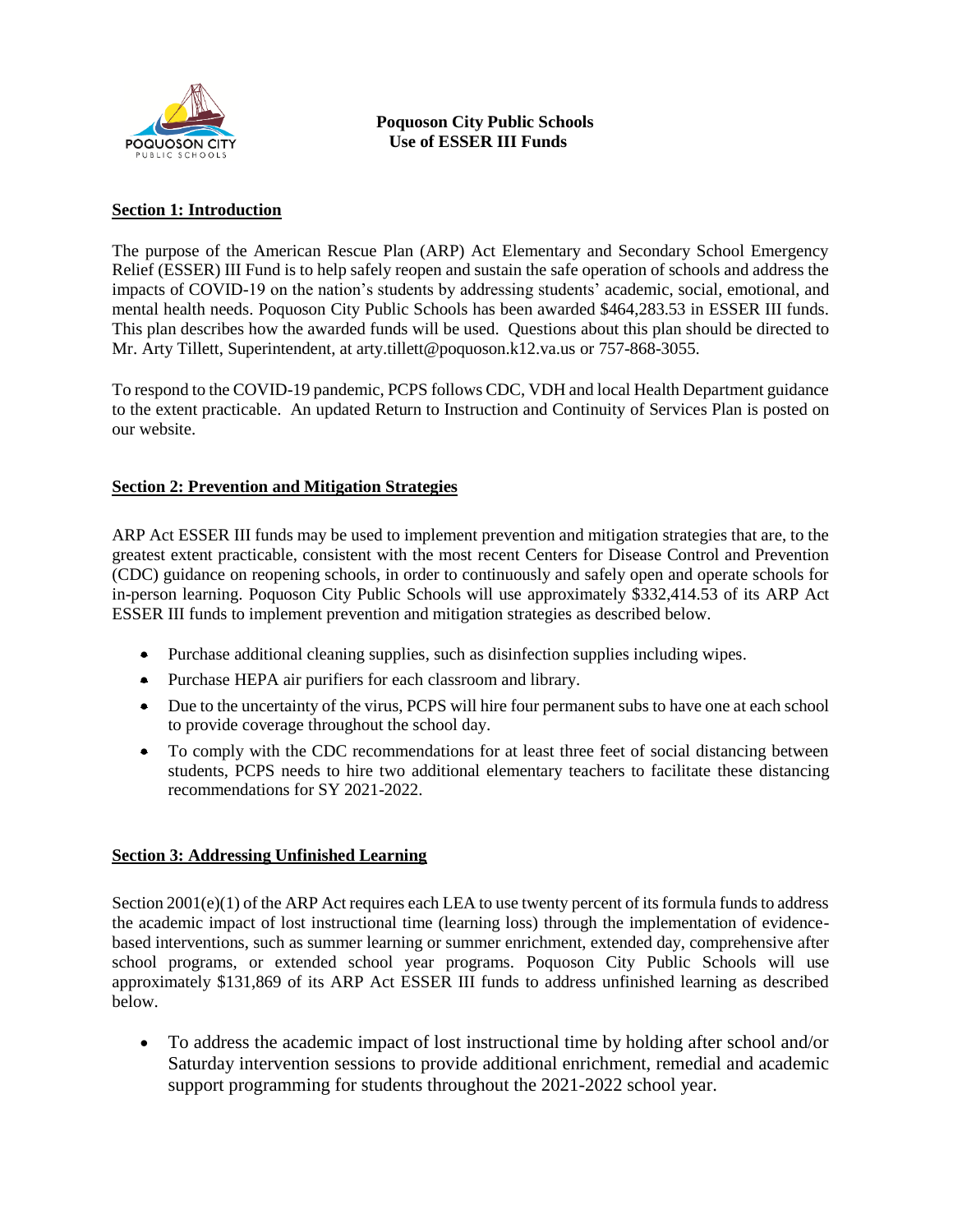- An expanded summer school program is being planned for the summers of 2022 and 2023 to provide additional remedial support.
- Professional learning and coaching for our school staff to address learning loss.

### **Section 4: Addressing Students' Academic, Social, Emotional, and Mental Health Needs**

### **Academic Needs of Students**

As Poquoson City Public Schools concluded the 2020-21 academic year, we had the most robust summer academic program we have ever designed for students. Our summer instructional program included an in-person experience for kindergarten through eighth grade. This program was extended to five weeks this year and provided students with a rich, in-person summer program with a concentration in literacy, numeracy, and enrichment this past summer. High school students were provided with in-person summer academic support programming, credit recovery, and credit advancement. A similar summer school academic program is being planned for the next two summers to continue instructional efforts.

We plan to open the 2021-22 academic year with all of our students in person. Preliminary results indicate that all but six of our families plan to participate in school in person next year. We have invested heavily this year in health mitigation efforts These investments have allowed us to safely bring students back into our schools throughout the current school year and have provided the foundation for us to prepare for an in-person school year for 2021-22.

Students who are granted permission to participate in a remote instructional experience next year will receive their instruction virtually through Virtual Virginia.

We have a strong structure in place for monitoring student academic performance and have continued to rigorously monitor student performance throughout the past fifteen months. Data analysis of individual student growth, traditional academic achievement, and qualitative data by way of student surveys has allowed our instructional team to continuously adjust pacing and curriculum in real time to ensure as much academic success as possible. Furthermore, that same data analysis has contributed to our programming decisions throughout the 2020-21 school year, for the upcoming summer, for the 2021-22 school year, and beyond.

### **Social, Emotional and Mental Health Needs of Students**

Social Emotional: Poquoson City Public Schools will continue to support the social-emotional needs of our students as we begin our recovery from the COVID-19 pandemic. Our mental health team members (school counselors, school psychologists, and a school social worker) will provide social-emotional support to students in varying capacities. In addition to all students having access to counselors at all schools, students also participate in class counseling lessons, small group counseling, and career and academic counseling. Additionally, PCPS coordinates several school activities to promote kindness, a welcoming school climate, and healthy decision making. Examples of these school-wide activities include Kindness Week activities, activities during Bully Prevention month, and special events targeted to teenagers to educate them on substance use and abuse.

Mental Health: As mentioned above, our mental health team is prepared to support our students and families as we begin recovering from the COVID-19 pandemic. Poquoson City Public Schools' mental health team consists of school counselors, school psychologists, and a social worker. Our mental health team provides a variety of services and supports to students including individual counseling, small group